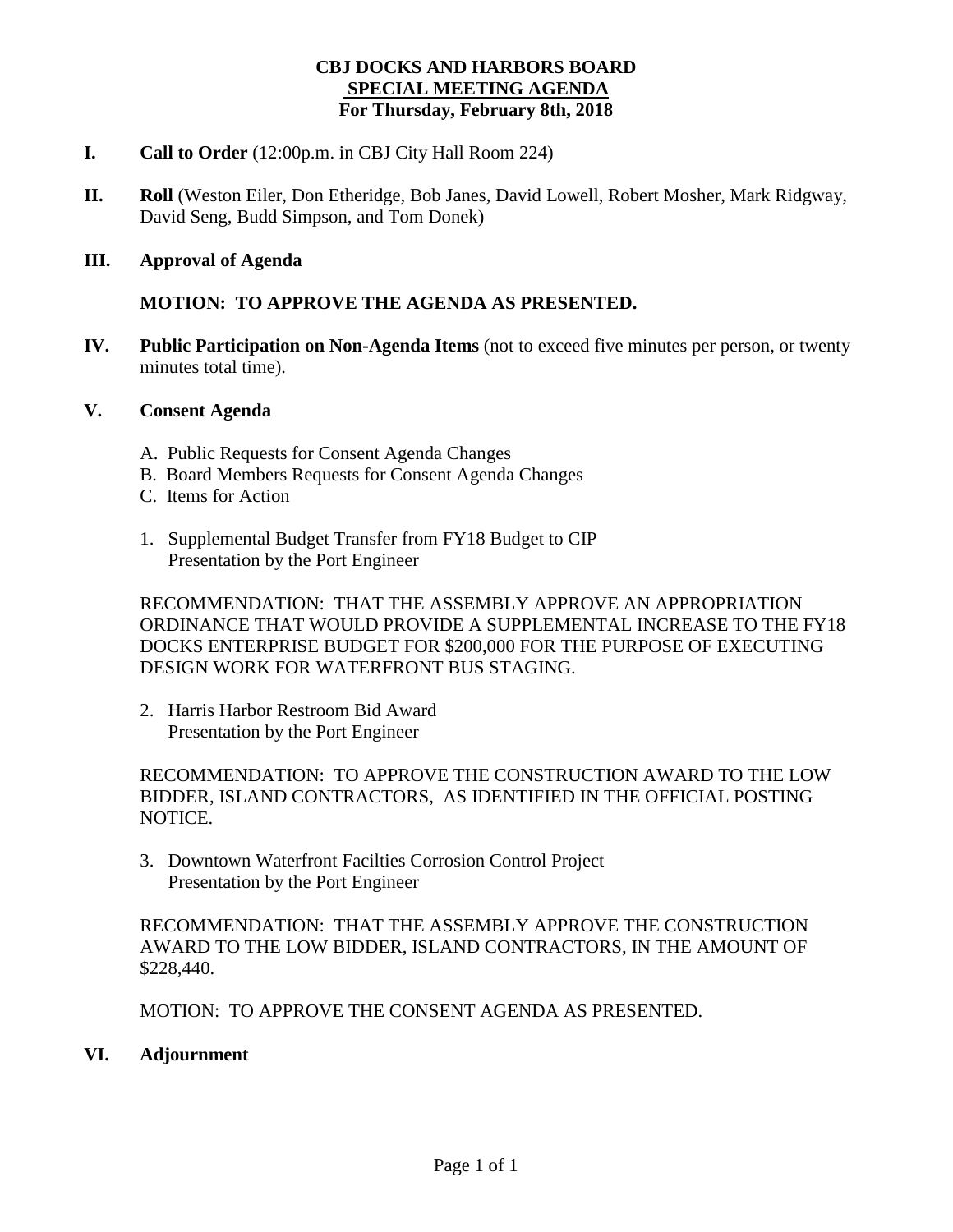

# **Port of Juneau**

155 S. Seward Street • Juneau, AK 99801 (907) 586-0292 Phone • (907) 586-0295 Fax

**MEMORANDUM**

**To:** Docks & Harbors Board **From:** Gary Gillette, Port Engineer<br> **Date:** February 5, 2018 **Date:** February 5, 2018 **Re:** Supplemental Budget for FY2018

CBJ Docks & Harbors is seeking approval of a supplemental budget transfer from the FY18 budget to a new CIP for Archipelago Property Development. As this funds transfer would exceed the budgetary authority for the Docks enterprise for FY2018, the Assembly is required to approve a supplemental budget.

The proposed transfer of funds requires an appropriation ordinance approved by the Assembly. The ordinance would be introduced on February 12, 2018 and have a public hearing on March 5, 2018.

The funds would be used to develop a preliminary design from plan concepts; generate cost estimates for implementation of the designs; prepare a draft purchase agreement; and include other associated tasks to answer questions regarding the acquisition and development of the Archipelago property.

The Docks and Harbors Board is asked to recommend the Assembly approve the appropriation ordinance that would provide a supplemental budget to Docks and Harbors in the amount of \$200,000.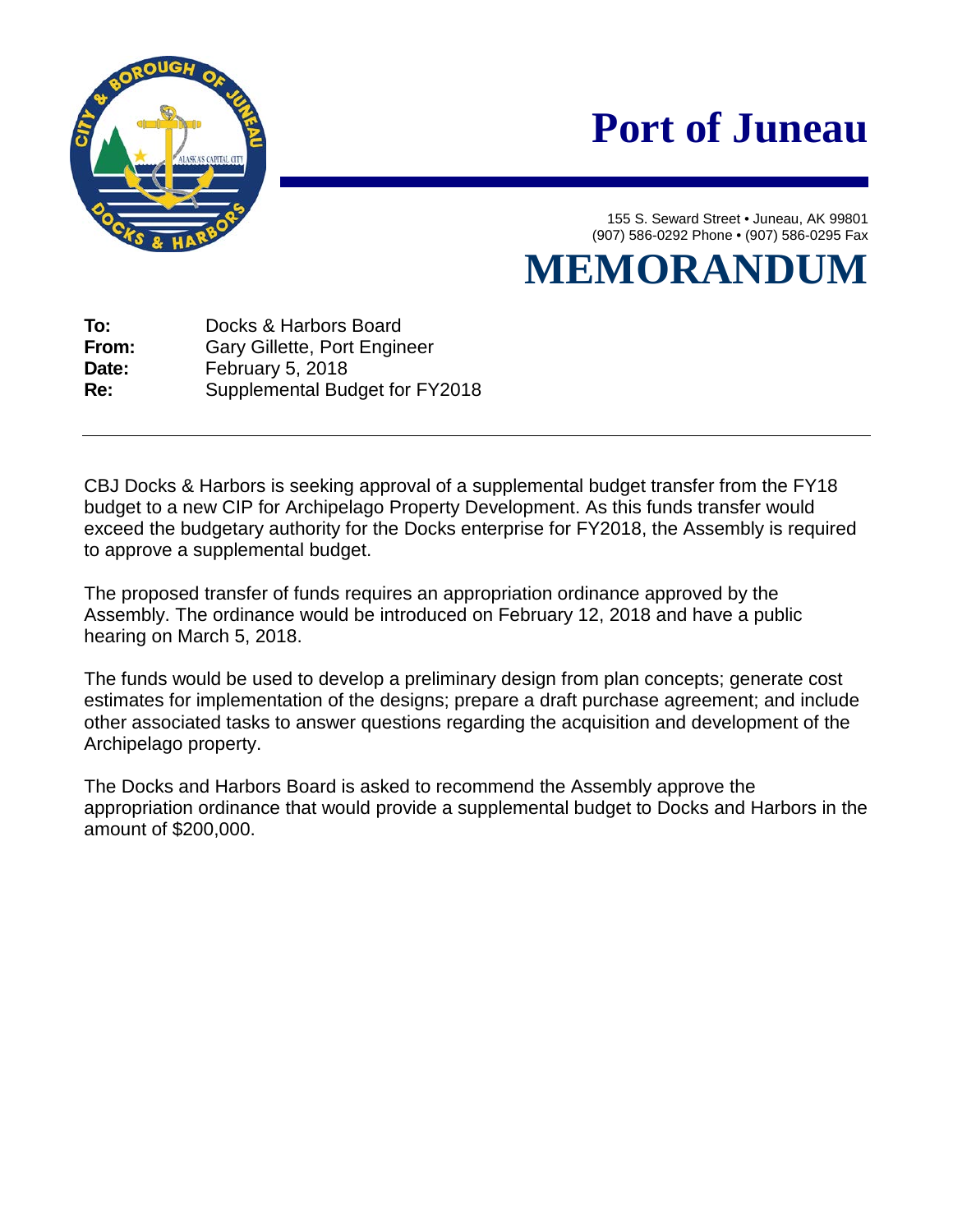

# **Port of Juneau**

155 S. Seward Street • Juneau, AK 99801 (907) 586-0292 Phone • (907) 586-0295 Fax

**MEMORANDUM**

**To:** Docks & Harbors Board **From:** Gary Gillette, Port Engineer<br> **Date:** February 6. 2018 **Date:** February 6, 2018 **Re:** Harris Harbor Restrooms

This project develops needed Restrooms and Showers at Harris Harbor. The project rehabilitates a current storage building into two ADA accessible restroom/shower spaces. The bulk of work occurs on the interior of the building thus no significant changes to the exterior.

A public bid opening was held on February 6, 2018. Bids were received from Silverbow Construction; North Star Construction; Carver Construction; Island Contractors; and Alaska Commercial Contractors. The apparent low bidder was Island Contractors with a bid of \$83,850. The official Posting Notice will be issued on February 7, 2018.

The Docks and Harbors Board is asked to approve the low bidder as identified in the official Posting Notice. The bid is less than \$100,000 thus Assembly approval is not needed.